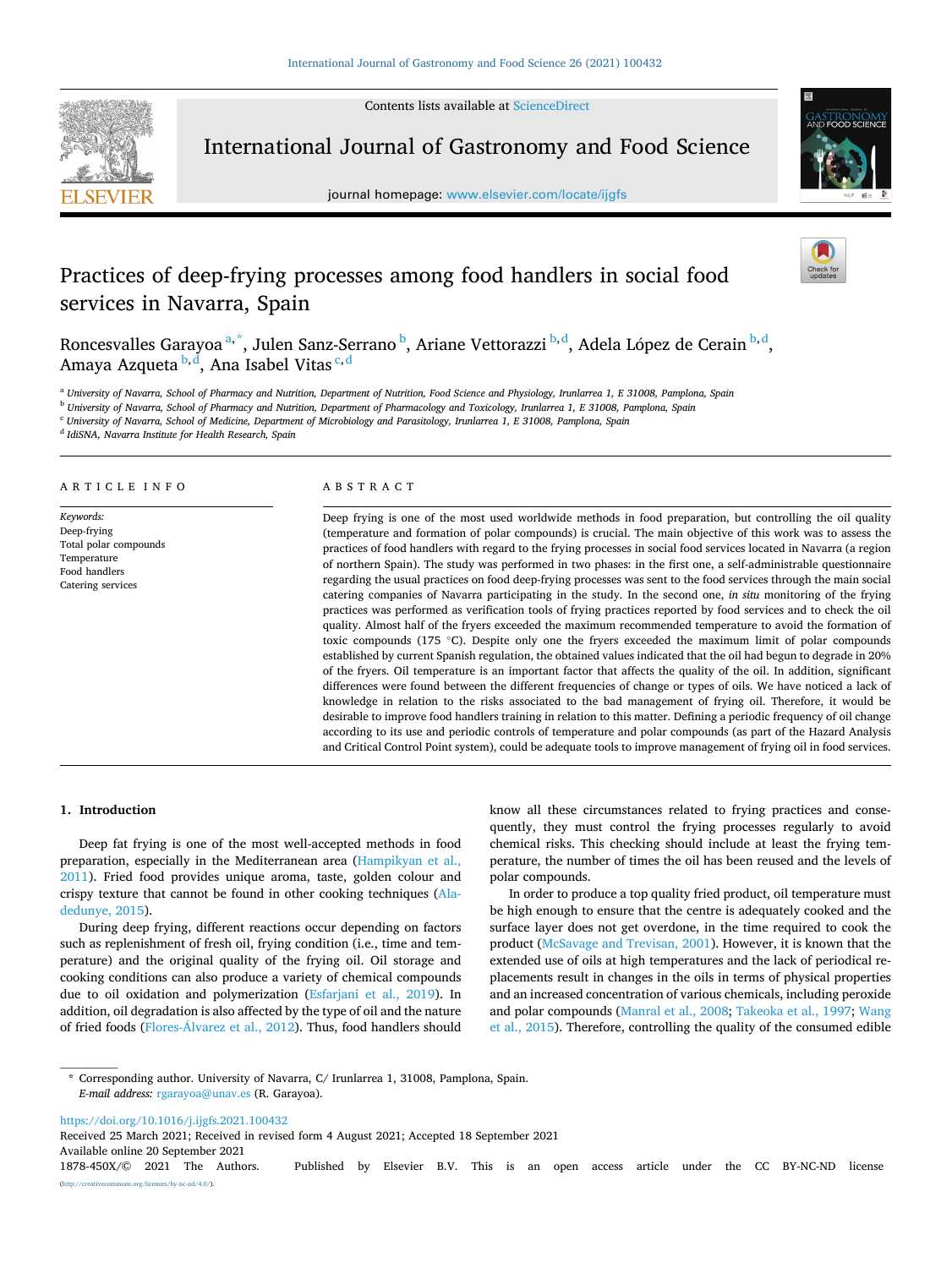oils in catering establishments is essential to guarantee the health of consumers [\(Ahmadi et al., 2018\)](#page-5-0). However, not all methodologies provide objective and reliable information on the oil degradation to avoid health risks. Thus, monitoring frying oil by visual inspection is an extended practice among food handlers, but it has been determined as not reliable enough to take decisions regarding when should be necessary the oil replacement [\(Fernandez-Gallardo et al., 2011](#page-5-0); [Yilmaz,](#page-5-0)  [2020\)](#page-5-0).

Hazard Analysis and Critical Control Point system (HACCP) [\(CAC,](#page-5-0)  [1997\)](#page-5-0) has become universally recognized and accepted as a useful tool to ensure food safety [\(FAO/WHO, 2004\)](#page-5-0). European food businesses operators must implement food safety procedures based on the HACCP principles according to the Regulation (EU) No. 852/2004 [\(EC, 2004\)](#page-5-0). In addition, the Spanish Regulation 3484/2000 establishes as mandatory the application of self-monitoring activities following the HACCP principles for the catering industry ([BOE, 2001\)](#page-5-0). The key point is to determine correctly the Critical Control Points (CCP) and the procedures to control them. Both the temperature and the production of polar compounds in frying oil are considered CCP to be taken into account to prevent some of the chemical hazards that could occur in catering services [\(Weisshaar, 2014\)](#page-5-0).

Determination of the total polar compounds (TPC) is one of the most reliable methods for the continuous monitoring of the quality changes in oils during the frying process and it is accepted worldwide for the control of frying oils and fats [\(Hampikyan et al., 2011](#page-5-0)). In Spain, the current legislation establishes a maximum limit of 25% for polar compounds in frying oil ([BOE, 1989\)](#page-5-0).

On the other hand, the high temperatures in frying processes is one of the factors that favors the formation of acrylamide in foods rich in hydrocarbons. This is a chemical processing contaminant classified by the International Agency for Research on Cancer as a Group 2A compound, which means a probable carcinogen for humans [\(IARC, 1994\)](#page-5-0). In 2015, the European Food Safety Authority (EFSA) published that the presence of acrylamide in food potentially increases the risk of developing cancer for consumers in all age groups [\(EFSA, 2015\)](#page-5-0). Later, in 2017, the European Commission established mitigation measures and benchmark levels for the reduction of the presence of acrylamide in foods ([EC,](#page-5-0)  [2017\)](#page-5-0). In this sense, a report from the Scientific Committee of the Spanish Agency for Consumers Affairs, Food Safety and Nutrition (AECOSAN), currently AESAN, recommends avoiding frying temperatures above 175 °C (Cámara et al., 2017). Moreover, frying of meat products at high temperatures can produce an appreciable level of some potentially carcinogenic compounds such as heterocyclic aromatic amines ([IARC, 2018\)](#page-5-0).

Studies on frying practices and its impact on the quality and safety of frying oils have been carried out among street vendors and restaurants ([Ahmadi et al., 2018](#page-5-0); [Karimi et al., 2017](#page-5-0)), but little information regarding these activities in the social catering sector is available ([Fer](#page-5-0)[nandez-Gallardo et al., 2011](#page-5-0)). Considering the large amount of meals served each day in childcare, schools, hospitals, geriatrics and businesses [\(Gheribi and Bonadonna, 2018\)](#page-5-0), it is critical to ensure food safety in social food services. In this context, the main objective of this study was to assess the practices of food handlers with regard to the frying processes in food services located in Navarra (a region of northern Spain), in order to determine risky situations. The study was carried out in two phases: the first one by using a self-administrable questionnaire to recover relevant information regarding frying processes, and the second one, by *in situ* monitoring of the frying practices as verification tools of the reported data by food services.

#### **2. Materials and methods**

## *2.1. Selection of food services*

The criteria for the sample selection were food services operating at social level and providing daily menus that included fried products.

Navarra is a small region of the North of Spain and we have considered the largest companies operating in the area. Therefore, a letter explaining the purpose of the study and requesting cooperation was sent to the main social catering companies that manage food services in Navarra (school and university canteens, university residences, geriatric centers and hospitals), ensuring participants the confidentiality of the information gathered. 12 out of the 15 contacted social catering companies agreed to participate in the study, allowing us the access to one or more of the food services managed by them. The companies themselves decided which of the food services could be included in the study according to the established criteria (basically, those that provided fried dishes regularly). Thus, the self-administered questionnaire was sent to the 30 food services selected by the participating companies, but only 20 responses were recovered. The remaining services refused to participate referring lack of time. Finally, the *in situ* monitoring of the frying practices was performed in 14 food services, due to the difficulties in establishing a visiting day in the remaining centers (lack of personnel, fryers out of use or staff work overload). The study was conducted from January 2019 to November 2019.

#### *2.2. Documentation design*

A self-administrable questionnaire was developed to recover information regarding the usual practices on food deep-frying processes (available upon request to the corresponding author). The questionnaire was designed having into account the research team experience on the implementation and audits of the HACCP system in social catering companies, as well as on the activities performed in previous studies ([Garayoa et al., 2017](#page-5-0)). The questionnaire consisted of 16 questions (open answer of multi-choice options), covering general data of the food services (social catering sector, number of daily menus, etc.) and specific questions related to the deep-frying process (characteristics and capacity of the fryers, types of the fried foods and oils, temperature of deep-frying, quality controls carried on and frequency of these controls). Before distribution, the questionnaire was checked by experts and validated doing some tests with potential respondents.

In addition, a template was prepared to collect data during on-site inspection in the kitchens. The following information was recovered through visual inspection, direct questions to workers and *in situ* oil monitoring: types of the fried foods and oils, date of the last change of oil and/or the frequency of change, oil temperature and level of polar compounds.

## *2.3. Self-reported information on frying practices*

The questionnaire was sent by email to the catering company managers and they distributed it to each of their food services. The questionnaires completed by manager of each food service were received within one month of being sent to the companies. In case of missing data, the food service was contacted by telephone to complete the information.

## *2.4. Verification of frying practices*

To verify the self-reported practices we made a visit to the food services 6 months after receiving the questionnaire. The same trained staff performed this work in all food services, interfering as little as possible with the routine kitchen work.

The information was obtained by visual observation and questions to the person in charge of the food service (monthly menu programs to verify the type of fried foods, records of changes of oil and type of oils that were currently in use). In addition, direct measures in the heated oil of the fryer (temperature and polar compounds) were made by triplicate. Food handlers were asked to fry a food as usual and when finished the process the measuring instrument FOM 320 (Ebro-electronic, Ingolstadt, Germany) was dipped into the oil and stirred in order to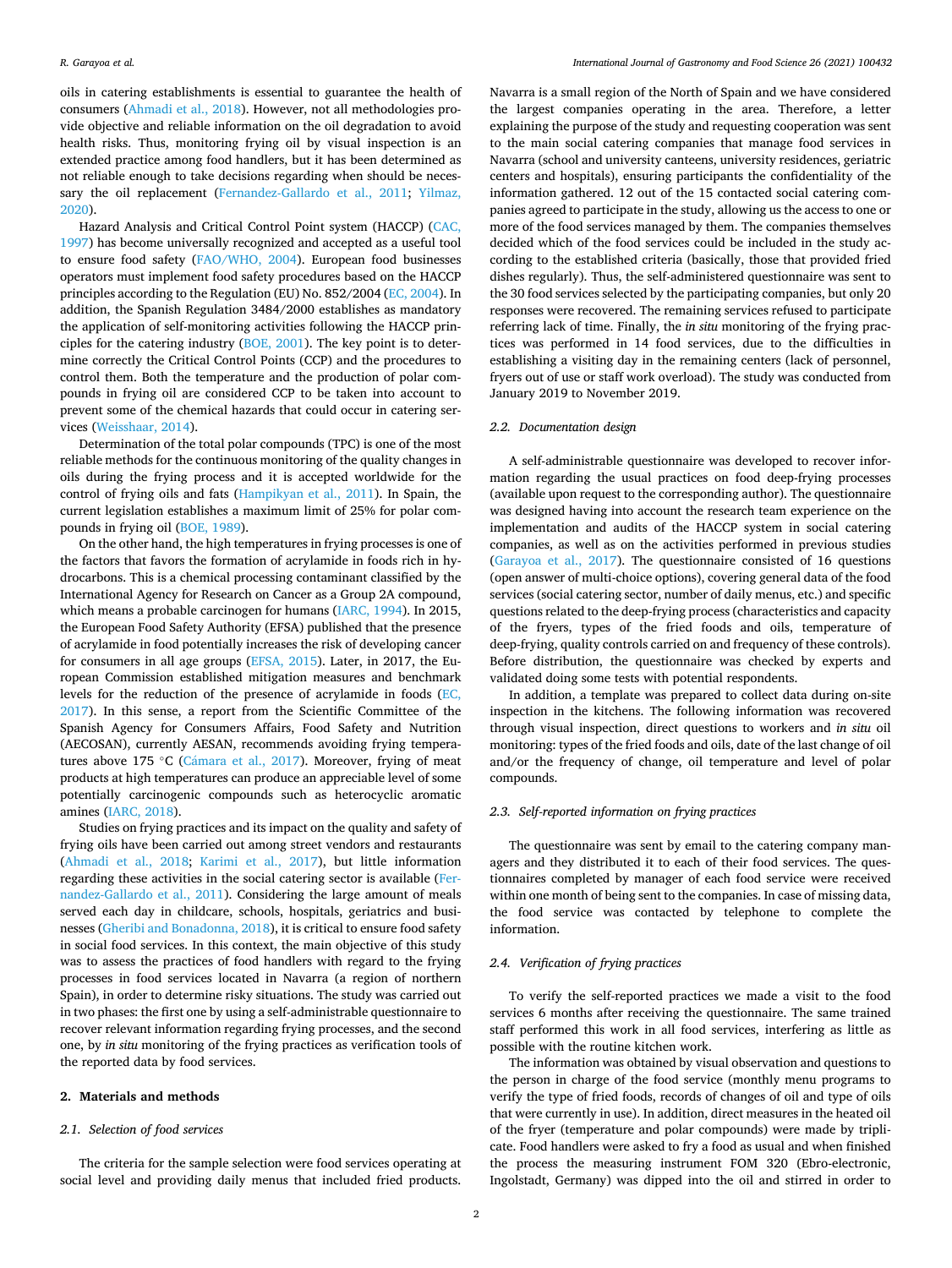<span id="page-2-0"></span>measure the temperature and the percentage of TPC.

#### *2.5. Statistical analysis*

Statistical analyses were performed by using SPSS 15 software (SPS Inc., Chigago, IL, USA). The means, percentages and averages were calculated for the analyzed samples. In order to find significant correlations between different attributes of oil (oil exchange frequencies and recorded temperatures) and levels of polar compounds, the chi square test was applied with a level of significance of *p <* 0.05.

## **3. Results and discussion**

The self-administered questionnaire was sent to the 30 food services selected by the 12 participating companies and responses were received from 20 kitchens, with a majority managed by companies A (*n* = 5), B (*n*   $= 3$ ), C ( $n = 2$ ) and D ( $n = 2$ ) (Table 1). *In situ* information regarding TPC and temperature of frying oil was obtained by visiting 14 food services ([Table 2](#page-3-0)).

## *3.1. Deep-frying practices in food services: types of used oil and fried food*

The self-reported questionnaire (Table 1) showed that sunflower oil is used in 9 of the kitchens, followed by high-oleic sunflower oil  $(n = 8)$ . These two types of oils are the most frequently used in food service establishments in Spain [\(Mesias et al., 2019](#page-5-0)), although olive oil is typically the main source of lipids in the Mediterranean diet. Fundamentally, economic reasons have led this sector to use other types of oils for frying, such as sunflower oil or mixtures of refined vegetable oils, soybean oils

## **Table 1**

|  | Self-reported information by food handlers regarding frying practices. |  |  |  |  |
|--|------------------------------------------------------------------------|--|--|--|--|
|  |                                                                        |  |  |  |  |

and high oleic acid content [\(Casal et al., 2010](#page-5-0)), while olive oil is used to dress salads. With regard to the information collected on the visits to the selected food services [\(Table 2\)](#page-3-0), we found that the information they provide us regarding the type of oil used did not coincide with that observed *in situ* in three establishments. In two of them we observed that they used special oil for frying, even though in the questionnaire they claimed to use oil high-oleic sunflower (a more expensive oil). In the third one, they used high oleic sunflower oil, instead of the sunflower oil referred to in the questionnaire. Significant differences were detected regarding levels of polar compounds and the two types of oil most frequently used  $(p < 0.05)$ .

As shown in Table 1, frying is used as a cooking technique to prepare different types of food both of plant and animal origin. These foods include potatoes, chicken breast, sausages, hamburgers, battered fish, peppers, zucchini, onions or breaded products (data not shown). The effect of type of fried food on the quality of oil could not be evaluated since most fryers were used to prepared meals of different origin. It must be mentioned that differences regarding shelf-report answers and observed practices were found (Tables 1 and 2), with more types of food fried in the seven of the food services visited with respect to those indicated in the questionnaire. In this sense, [Zanin et al. \(2017\)](#page-5-0) recommended using the observed practices in order to evaluate the food safety performance and the self-reported practices to assess perceptions and behavior.

Finally, we observed that seven of food services that have 2 fryers, used one of them exclusively for frying potatoes (Table 1). In this case, we observed lower polar compounds values when using high-oleic sunflower (*<*3) with respect to the using of sunflower (19.5). In addition, it was a usual practice to change oil from fryer 1 (potatoes) to fryer

| Food service (Company) | Number of daily menus | Used oil               | Fryer                   | Type of food          | Selected T $(^{\circ}C)$ | Oil control      | Frequency of oil change           |
|------------------------|-----------------------|------------------------|-------------------------|-----------------------|--------------------------|------------------|-----------------------------------|
| 1(A)                   | 220                   | Sunflower              | 1                       | $P$ ; M; F; O         | 180                      | Yes <sup>c</sup> | Monthly                           |
| 2(A)                   | 500                   | Sunflower              | $\mathbf{1}$            | P: V: M: O            | 170-180                  | Yes <sup>c</sup> | Weekly                            |
|                        |                       |                        | 2                       | $P$ ; $V$ ; $M$ ; $O$ | 170-180                  |                  |                                   |
| 3(A)                   | 50                    | High-oleic sunflower   | $\mathbf{1}$            | P; F; O               | NR                       | Yesc             | Every 2 weeks                     |
| 4(A)                   | 150                   | Sunflower              | $\mathbf{1}$            | P                     | 170-180                  | Yesc             | Weekly                            |
|                        |                       |                        | $\overline{\mathbf{2}}$ | $\mathbf{O}$          | 170-180                  |                  | Every 5 days                      |
| 5(A)                   | 50                    | High-oleic sunflower   | $\mathbf{1}$            | $P$ ; MM; $F$ ; O     | 170-180                  | Yes <sup>c</sup> | Every 2 weeks                     |
| 6(B)                   | 276                   | High-oleic sunflower   | $\mathbf{1}$            | V; O                  | 180                      | Yesb             | No defined frequency              |
|                        |                       |                        | 2                       | P; V; O               | 180                      |                  |                                   |
| 7(B)                   | 530                   | Sunflower              | 1                       | $P$ ; M; F; O         | 170                      | No               | Every 2 months                    |
| 8(B)                   | 900                   | Sunflower              | $\mathbf{1}$            | P, V; M; MM; F, O     | 180                      | No               | No defined frequency              |
|                        |                       |                        | 2                       | P, V; M; MM; F, O     | 180                      |                  |                                   |
| 9 <sub>(C)</sub>       | 20                    | Sunflower              | $\mathbf{1}$            | P                     | 180                      | Yes <sup>c</sup> | Every 2 weeks                     |
|                        |                       |                        | $\overline{2}$          | $\mathbf O$           | 180                      |                  |                                   |
| 10(C)                  | 20                    | Sunflower              | $\mathbf{1}$            | $P$ ; MM; O           | $_{\rm NR}$              | Yes <sup>c</sup> | No defined frequency              |
| 11(D)                  | 50                    | High-oleic sunflower   | $\mathbf{1}$            | $P$ ; O               | 180                      | No               | Weekly                            |
| 12(D)                  | 50                    | High-oleic sunflower   | $\mathbf{1}$            | P                     | 180                      | No               | Every 2 weeks <sup>e</sup>        |
|                        |                       |                        | 2                       | $M$ ; O               | 180                      |                  |                                   |
| 13 (E)                 | 1100                  | Sunflower              | $\mathbf{1}$            | P; F; O               | NR                       | Yes <sup>a</sup> | NR                                |
|                        |                       |                        | 2                       | P; F; O               | $\rm NR$                 |                  | NR                                |
| 14(F)                  | 200                   | High-oleic sunflower   | $\mathbf{1}$            | P                     | $\rm NR$                 | Yes <sup>a</sup> | No defined frequency <sup>e</sup> |
|                        |                       |                        | 2                       | V: F: O               | <b>NR</b>                |                  |                                   |
| 15(G)                  | 130                   | Sunflower              | $\mathbf{1}$            | P; V; M; MM; O        | 170-180                  | Yes <sup>c</sup> | Every 2 weeks                     |
| 16(H)                  | 40                    | High-oleic sunflower   | $\mathbf{1}$            | $\mathbf{P}$          | NR                       | No               | Monthly                           |
|                        |                       |                        | $\overline{2}$          | $V$ ; M; F; O         | <b>NR</b>                |                  |                                   |
| 17(1)                  | 45                    | Special oil for frying | $\mathbf{1}$            | P                     | 180                      | No               | Monthly <sup>e</sup>              |
|                        |                       |                        | $\overline{2}$          | V: M: F: O            | 180                      |                  |                                   |
| 18(J)                  | 400                   | Special oil for frying | $\mathbf{1}$            | $P$ ; M; O            | <b>NR</b>                | No               | Every 2 weeks                     |
|                        |                       |                        | 2                       | $P$ ; M; O            | <b>NR</b>                |                  |                                   |
| 19(K)                  | 60                    | Special oil for frying | $\mathbf{1}$            | P                     | 170-180                  | Yes <sup>d</sup> | No defined frequency              |
| 20(L)                  | 80                    | High-oleic sunflower   | $\mathbf{1}$            | P                     | $_{\rm NR}$              | No               | Every 2 weeks <sup>e</sup>        |
|                        |                       |                        | $\overline{2}$          | $F$ ; O               | <b>NR</b>                |                  |                                   |
|                        |                       |                        |                         |                       |                          |                  |                                   |

P (potatoes); V (vegetables); M (non-minced meat); MM (minced meat); F (fish), O (others); NR: Not reported.<br>
<sup>a</sup> Digital polar compound meter FOM 320 (Ebro, Germany).<br>
<sup>b</sup> Oxifrit-Test (Merck, Germany).<br>
<sup>c</sup> OleoTest (Bi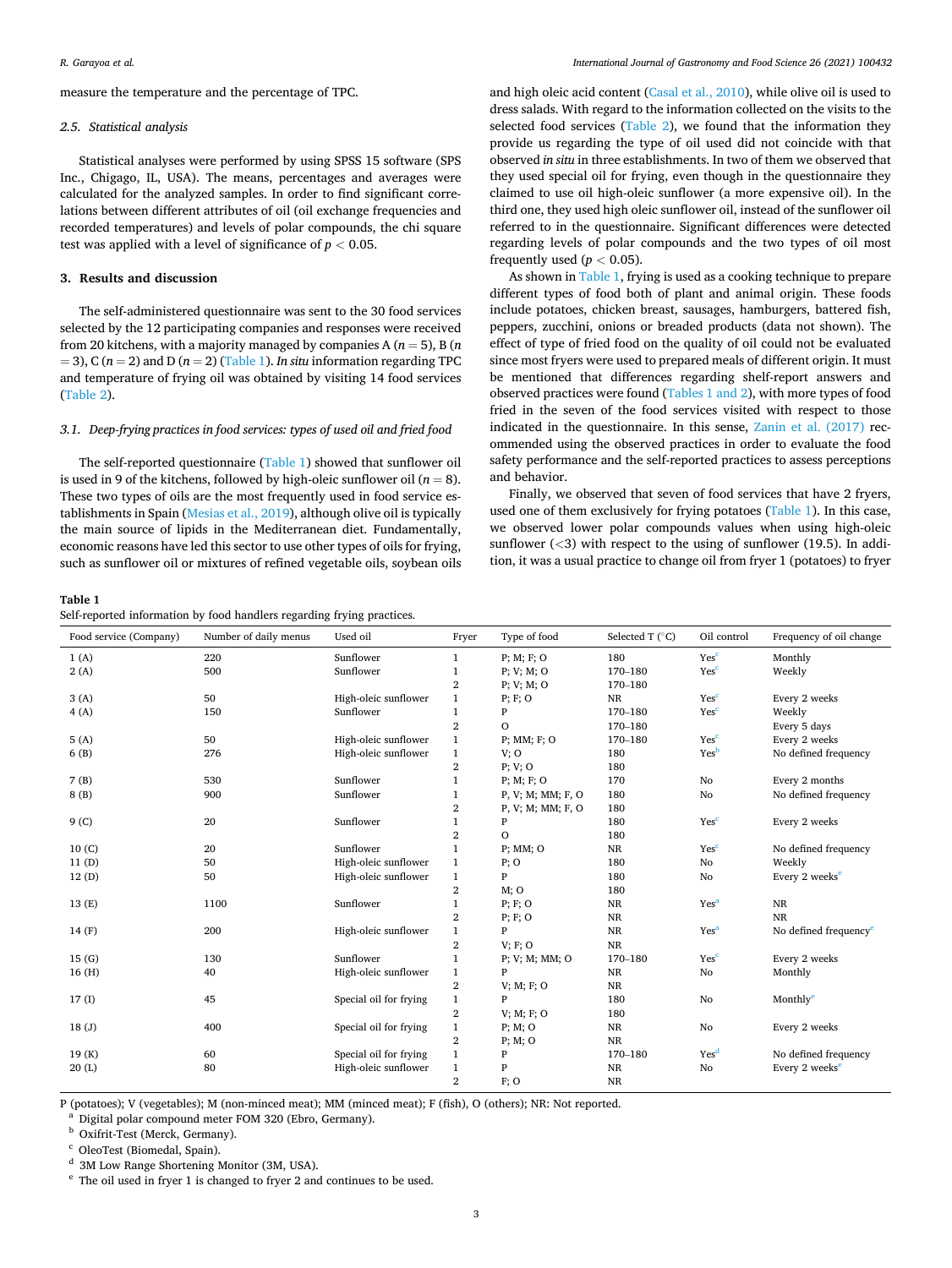#### <span id="page-3-0"></span>**Table 2**

Recorded information on the visited food services ( $n = 14$ ).

| Food service | Fryer          | Measured data (media $\pm$ sd) |                        | Data provided by food handlers in situ |                        |                            |                               |  |  |
|--------------|----------------|--------------------------------|------------------------|----------------------------------------|------------------------|----------------------------|-------------------------------|--|--|
| (Company)    |                | Temperature<br>$(^{\circ}C)$   | Polar compounds<br>(%) | Used oil                               | Type of food           | Frequency of oil<br>change | Time since last oil<br>change |  |  |
| 1(A)         |                | $184.9 \pm 0.36$               | $13.5 \pm 0.12$        | Sunflower                              | P; F; O                | No defined frequency       | 1 day ago                     |  |  |
| 6 (B)        |                | $179.0 \pm 0.29$               | $4.0 \pm 0.06$         | High-oleic                             | $P$ ; $V$ ; $F$ ; $O$  | No defined frequency       | 5 weeks ago                   |  |  |
|              | 2              | $183.7 \pm 0.29$               | $3.5 \pm 0.29$         | sunflower                              | $P$ ; $V$ ; $F$ ; $O$  |                            |                               |  |  |
| 7(B)         |                | $192.1 \pm 0.50$               | $11.5 \pm 0.26$        | Sunflower                              | $\circ$                | Every 1-2 months           | 5 weeks ago                   |  |  |
| 8(B)         |                | $182.0 \pm 0.46$               | $21.0 \pm 0.15$        | Sunflower                              | P; V; M; MM; F; O      | Every 4-5 weeks            | 2 weeks ago                   |  |  |
|              | 2              | $182.4 \pm 0.21$               | $17.5 \pm 0.31$        |                                        | P: V: M: MM: F: O      |                            |                               |  |  |
| 10(C)        |                | $160.2 \pm 0.21$               | $2.5 \pm 0.12$         | Sunflower                              | $P$ ; O                | Every 2 weeks              | 1 day ago                     |  |  |
| 12(D)        | 1              | $174.0 \pm 0.59$               | $3.0 \pm 0.00$         | High-oleic                             | P                      | Weekly <sup>a</sup>        | 4 days ago                    |  |  |
|              | $\overline{2}$ | $164.0 \pm 0.21$               | $3.0 \pm 0.12$         | sunflower                              | M; O                   |                            |                               |  |  |
| 13 (E)       | 1              | $164.5 \pm 0.31$               | $16.5 \pm 0.15$        | Sunflower                              | P; V; MM; F; O         | No defined frequency       | 18 days ago                   |  |  |
|              | $\overline{2}$ | $194.9 \pm 0.41$               | $13.0 \pm 0.11$        |                                        | P; V; MM; F; O         |                            |                               |  |  |
| 14 (F)       |                | $172.9 \pm 0.31$               | $2.0 \pm 0.05$         | High-oleic                             | P                      | Weekly <sup>a</sup>        | 3 days ago                    |  |  |
|              | $\overline{2}$ | $166.9 \pm 0.47$               | $3.5 \pm 0.21$         | sunflower                              | V: M: F: O             |                            |                               |  |  |
| 15(G)        |                | $161.0 \pm 0.31$               | $13.5 \pm 0.21$        | Sunflower                              | P; F; O                | Every 2 weeks              | 1 day ago                     |  |  |
| 16(H)        |                | $175.9 \pm 0.21$               | $2.3 \pm 0.12$         | High-oleic                             | P                      | Every 3-4 weeks            | 3 weeks ago                   |  |  |
|              | $\overline{2}$ | $135.6 \pm 0.17$               | $7.5 \pm 0.31$         | sunflower                              | $V$ ; M; MM; O         |                            |                               |  |  |
| 17(I)        | 1              | $152.2 \pm 0.26$               | $12.0 \pm 0.17$        | High-oleic                             | P; V                   | Monthly <sup>a</sup>       | 6 weeks ago                   |  |  |
|              | 2              | $130.4 \pm 0.29$               | $19.5 \pm 0.15$        | sunflower                              | $M$ ; $MM$ ; $F$ ; $O$ |                            |                               |  |  |
| 18(J)        |                | $155.1 \pm 0.42$               | $14.5 \pm 0.20$        | High-oleic                             | P; V; M; MM; F; O      | Every 2 weeks              | 4 days ago                    |  |  |
|              | $\overline{2}$ | <b>ND</b>                      | ND                     | sunflower                              | P; V; M; MM; F; O      |                            |                               |  |  |
| 19(K)        |                | $120.0 \pm 0.21$               | $31.5 \pm 0.21$        | Special oil for frying                 | P; V; O                | Every 2 months             | 6 weeks ago                   |  |  |
| 20(L)        |                | $179.8 \pm 0.31$               | $19.5 \pm 0.06$        | Sunflower                              | P                      | Every 2 weeks <sup>a</sup> | 8 days ago                    |  |  |
|              | $\overline{2}$ | <b>ND</b>                      | <b>ND</b>              |                                        | M; F; O                |                            |                               |  |  |

P (potatoes); V (vegetables); M (non-minced meat); MM (minced meat); F (fish); O (others).

ND: Not done because the fryer was turned off.

The shaded information does not match the questionnaire.<br><sup>a</sup> The oil used in fryer 1 is changed to fryer 2 and continues to be used.

2 to extend the use of oil with a reduction in costs (four of the aforementioned kitchens).

## *3.2. Temperature in deep-frying processes: referred and measured data*

Seven out of the twenty food services did not report the usual temperature during the deep-frying process, but the measured data *in situ*  showed that 3 kitchens exceeded 175 ◦C (maximum recommended frying temperature, (Cámara [et al., 2017](#page-5-0)), reaching 194.9 °C  $\pm$  0.41 in one of the fryers (Table 2). On the other hand, the rest of the kitchens (65%) already indicated a maximum temperature of 180 ◦C in the questionnaire. However, 5 fryers (belonging to 4 kitchens) exceeded 175 ◦C in our visit to the service, reaching over 190 ◦C in one of them. It should be noticed that both of the fryers of kitchen number 8 have recorded a temperature of 182 ◦C. The statistical analysis performed comparing the ranges of recorded temperatures (*<*160 ◦C, 160-175 ◦C and *>*175 ◦C) and the ranges of polar compounds (*<*10% and *>*10%), not showed significant differences. Taking into account the relationship between high temperatures and toxic compounds formation, strategies have been put in place to reduce acrylamide formation mainly at the industrial sector, where the measures are easier to apply due to well-controlled and more standardized processes. However, culinary practices in other settings such as public establishments, catering services, restaurants or private homes are not routinely controlled ([Mesias](#page-5-0)  [et al., 2020](#page-5-0)). In the present study, 50% of the visited food services would not comply with the AECOSAN's recommendations on avoiding frying temperatures above 175 ◦C. In this sense, it is important that food handlers receive specific training on the deep-frying processes to minimize acrylamide formation.

## *3.3. Quality control of TPC*

Only twelve kitchens indicated that they used any of the tests or systems available for the quality control of the frying oil [\(Table 1\)](#page-2-0). To verify the effectiveness of these controls, we proceeded to measure the percentage of TPC in all the available fryers when visited the kitchens

(Table 2), with the exception of 2 of them that were off at the time of visiting because the kitchen staff was changing oil and cleaning the equipment. It is worth mentioning that levels of  $31.5\% \pm 0.21$  of polar compounds were detected in one fryer, despite they reported the regularly use of the 3M Low Range Shortening Monitor test (3M, Bedford, United Kingdom). This kit measures the quality of frying oils by analysing the free fatty acid (FFA) content. According to [Tseng et al. \(1996\)](#page-5-0), FFAs are not considered a reliable indicator for the quality of deep-frying oils. Also, this test is subjective and rather difficult to interpret ([Bansal](#page-5-0)  [et al., 2010\)](#page-5-0). In addition, 23.8% of the measurements reported values above 15%, indicating that the oil started to degrade, although seven of the visited kitchens carried out a periodic control of the oil quality. Oxifrit-Test (Merck, Darmstadt, Germany) is another test based on the principle of colorimetry by detecting oxidised fatty acids (OFAs), by means of a colour indicator. This test provides more qualitative information on the oil quality rather than quantitative one, based on the oxidative degeneration ([Paul and Mittal, 1997](#page-5-0)). Also, it is subjective to compare the colour of the resultant solution with the provided colour chart. However, the only food service that used this test in our study obtained adequate results when checking fryers *in situ* (4% ± 0.06 and  $3.5\% \pm 0.29$  of TPC, respectively).

The most used method to control the quality of frying oil was the OleoTest (three of visited kitchens) (Biomedal Diagnostics, Sevilla, Spain). It is a mix of chemical reagents for the evaluation of polar compounds formed during frying processes, and similarly to Oxifrit-Test, it is a colorimetric test that depends on the interpretation of the obtained colour. This method is valid with seed oils (sunflower, corn, peanut, etc.) and coconut oil, while it does not work with olive oil because it interferes with the colour of the test. The three kitchens that reported to use this test obtained correct levels of TPC when we checked the oils (between 2.5% and 13.5%).

The Digital Polar Compound Meter FOM 320 (Ebro), which provides the amount of TPC in percentage as well as the oil temperature, was used by the 14.3% of the kitchens. It is the only method that provides quantitative and objective data, thus we selected it to perform the quality control of frying oil in the visited kitchens. The measured data *in*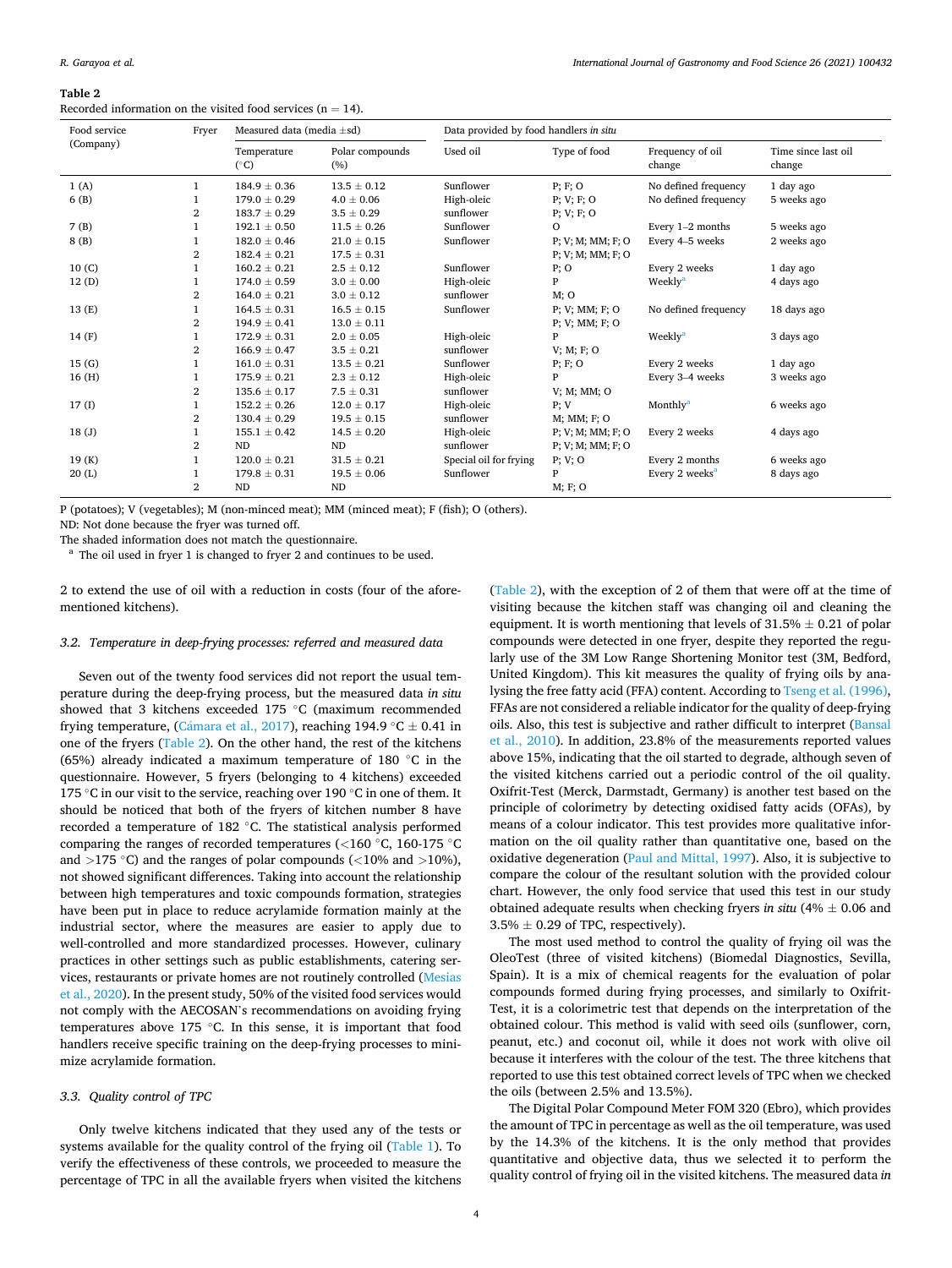*situ* showed correct TPC values in the both kitchens that used this methodology.

Regarding the seven food services that do not control the quality of the frying oils in any way (50% of establishments), they indicated, at the time of the visit, that a visual check was periodically carried out. The performed measurements in the fryers of these kitchens showed that they all complied with the current regulations, since the percentage of TPC was *<*25%. However, values above 15% were found in 4 of them, evincing that the oil was not in optimal conditions. In this sense, visual observation could be complemented with periodic surveillance of TPC by experimental procedures in order to obtain real-time information for a proper management of oil ([Weisshaar, 2014](#page-5-0)). In a previous research, we found that visual observation can be a valuable tool for the quality control of frying oils, but it must be accompanied by periodic and adequate training of food handlers to be able to recognize risky situations and to control the main critical points [\(Garayoa et al., 2017\)](#page-5-0). The HACCP system can help food handlers to integrate the objective control of frying oils among the mandatory activities established in the food service, establishing an oil management plan well defined, specifying maximum temperature in fryers, frequency of oil change and method and frequencies for polar compounds measures. However, catering establishments did not have established specific control measures to avoid frying oil degradation, as reported by [Fernandez-Gallardo et al. \(2011\)](#page-5-0). By contrast, in the study carried out by [Soriano et al. \(2002\)](#page-5-0) in university canteens, it was found that the implementation of guidelines included in the HACCP system produced an improvement in the quality of the frying process and all establishments reduced their polar compound values to less than 25%.

## *3.4. Frequency of oil change: shelf-reported information and in situ verification*

Another important aspect that influences the proper management of frying oils is the oil renewal. Taking into account the variety of foods that are cooked in the studied fryers, it is important to establish an adequate frequency of oil change. In fact, the  $75\%$  ( $n = 15$ ) of food establishments carried out the oil change with a previously established frequency [\(Table 1](#page-2-0)), which was variable according to the characteristics of each kitchen. Significant differences have been determined between weekly and monthly frequencies of change and percentage of polar compounds ( $p = 0.038$ ) or weekly and every two weeks renewal ( $p =$ 0.017). On the other hand, the 25% of kitchens that had 2 fryers and one of them exclusively used for frying potatoes, the used oil coming from the potatoes fryer served for the renewal of oil in the second fryer. This practice is carried out because the oil degrades to a lesser extent when frying potatoes, as evidenced in the study carried out by [Flores-Alvarez](#page-5-0) ´ [et al. \(2012\)](#page-5-0), in which it was found a faster degradation of oil during repeated frying of fish nuggets than when frying potatoes, as higher values of TPC were recorded.

Comparing the data provided by the food services and those recorded when visiting kitchens, it was found that the frequencies of oil change were not coincident in six of the food services [\(Table 2\)](#page-3-0). Despite these differences, the quality of the oil complied with current regulations in all food services with the exception of one. This food service established the oil renewal every 2 months and, after using the oil for 6 weeks, the TPC reached the  $31.5\% \pm 0.21$ . In this sense, some authors found that frying oils were used for a long time without being replaced and they committed to self-monitoring as a good strategy for ensuring that the frying oils meet the quality standards [\(Ahmadi et al., 2018; Karimi et al.,](#page-5-0)  [2017\)](#page-5-0).

Training of food handlers in food safety is one of the pillars of the social catering companies. Various authors have reported that the acquired knowledge not always modifies workers attitudes and practices ([Al-Kandari et al., 2019; Lestantyo et al., 2017; Osaili et al., 2018](#page-5-0); [Zanin](#page-5-0)  [et al., 2017](#page-5-0)). However, training is still lacking in key aspects, especially in the handling and control of food temperatures ([Teffo and Tabit,](#page-5-0) 

[2020\)](#page-5-0). In this sense, good practices and periodic controls of the deep-frying processes should be included in the training programs of the food services in order to minimize the chemical risks that may appear.

## **4. Conclusions**

The surveillance performed in a sample of Spanish social food services located in Navarra highlighted the need to improve the frying processes with regard to frying temperatures and oil control procedures. Despite correct TPC levels were found in the majority of kitchens, temperatures higher than 175 ◦C were recorded in several fryers, which represent a risk of acrylamide and other toxic compounds formation. Therefore, it would be desirable to establish an oil management plan in the framework of the HACCP system, defining periodic objective checks of TPC and temperature, as well as oil change frequencies based on the recorded data. On the other hand, food handlers must be aware of the importance of maintaining oil in optimal conditions to avoid risks and this knowledge should be considered in the regular training programs. Finally, it was found a mismatch between some self-reported practices and those obtained directly when visiting the kitchens, highlighting the importance of verifying the information collected in questionnaires through *in situ* observations and measurements.

## *4.1. Study limitations*

The main limitation of the study has been the low number of recruited food services and not being able to visit all the selected kitchens, with the subsequent reduced available data. In addition, it would also have been interesting to carry out a preliminary survey among food handlers to assess their training regarding frying oil management, to determine knowledge gaps.

Despite these limitations, the results obtained constitute a starting point to improve the training of handlers on this subject to achieve good handling practices of frying oils.

## **Implications for gastronomy**

The supervision and management of the frying oils used by food services is not considered in many of them as part of the established HACCP system, despite it is a key to guaranteeing their quality and subsequently, the health of consumers. To avoid the early degradation of oils and the formation of chemical hazards such as acrylamide and polar compounds, monitoring the frying temperature and levels of polar compounds should be included as Critical Control Points. In addition, it is important the election of the type of oil and the number of frying performed with the same oil must for good frying practices. In this sense, the training of food handlers in relation to this matter should be improved in order to transform knowledge into appropriate behaviors.

#### **Declaration of competing interest**

The authors declare that there are no conflicts of interest.

#### **Acknowledgments**

This work was supported by the BIOGENSA project (AGL. 2015- 70640-R), financed by the Spanish Ministry of Economy, Industry and Competitiveness. J.S. thanks the Asociación de Amigos de la Universidad de Navarra and the Government of Navarra for the pre-doctoral grants received. A.A. has been financially supported by a research contract from the Ministry of Science, Innovation and Universities ('Ramón y Cajal' program, RYC-2013-14370) of the Spanish Government.